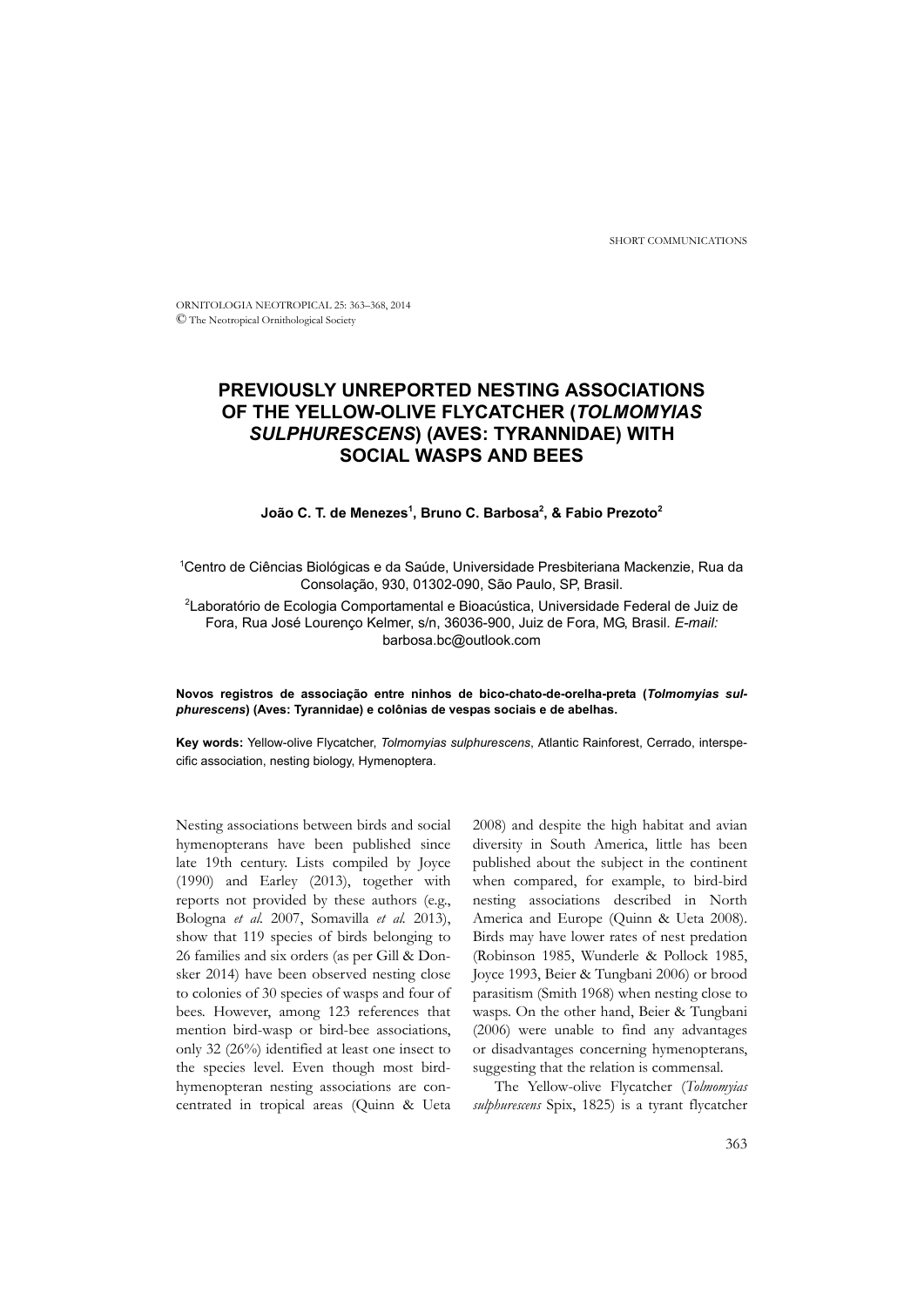MENEZES *ET AL.*

TABLE 1. Hymenopteran species with colonies close to Yellow-olive Flycatcher nests. State of Minas Gerais (= MG) and state of São Paulo (= SP). \*Sá Júnior (2009); \*\*Rolim *et al.* (2007). Figure numbers refer to graphics in this study.

| Municipality<br>(state) | Coordinates            | Biome      | Köopen<br>climate | Species                 | Family   | Month and<br>year | Figure         |
|-------------------------|------------------------|------------|-------------------|-------------------------|----------|-------------------|----------------|
|                         |                        |            |                   |                         |          |                   |                |
| São Luiz do             | 23°13'32"S,            | Atlantic   | $Cfa**$           | Polybia jurinei         | Vespidae | Nov. 2009         | 1 <sup>C</sup> |
| Paraitinga              | 45°18'58"W             | Rainforest |                   |                         |          |                   |                |
| (SP)                    |                        |            |                   |                         |          |                   |                |
| Bom Despa-              | 19°43'46"S,            | Cerrado    | $Aw^*$            | Protopolybia exigua     | Vespidae | Oct. 2010         | 1B             |
| cho (MG)                | 45°15'22"W             |            |                   |                         |          |                   |                |
| Sete Barras             | 24°14'14"S,            | Atlantic   | $AF^{**}$         | Parachartegys fraternus | Vespidae | Nov. 2011         | 1A             |
| (SP)                    | 48°04'48"W             | Rainforest |                   |                         |          |                   |                |
| Itapevi (SP)            | 23°35'14"S.            | Atlantic   | $Cfa**$           | Polybia fastidiosuscula | Vespidae | Jan. 2012         | 1D             |
|                         | 46°57'46"W             | Rainforest |                   |                         |          |                   |                |
| Anhembi                 | $22^{\circ}39'43''S$ , | Atlantic   | $Aw^{**}$         | Apis mellifera          | Apidae   | Oct. 2012         | 2B             |
| (SP)                    | 48°10'44"W             | Rainforest |                   |                         |          |                   |                |
| Juiz de Fora            | 21°45'07"S,            | Atlantic   | $Cwa*$            | Polybia fastidiosuscula | Vespidae | Oct. 2013         | 1E             |
| (MG)                    | 43°19'02"W             | Rainforest |                   |                         |          |                   |                |
| Juiz de Fora            | $21^{\circ}45'07''S$ , | Atlantic   | $Cwa*$            | Polybia fastidiosuscula | Vespidae | Nov. 2013         | 1F             |
| (MG)                    | 43°19'02"W             | Rainforest |                   |                         |          |                   |                |
| Monte                   | 22°41'01"S,            | Atlantic   | $Cfa**$           | Apoica sp.              | Vespidae | Nov. 2013         | 2A             |
| Alegre do<br>Sul (SP)   | 46°40'38"W             | Rainforest |                   |                         |          |                   |                |

(Tyrannidae) that occurs in Neotropical forests of South and Central Americas (Ridgely & Tudor 2009). Its pensile nest is built hanging from thin branches in the understory using especially dark fibers of *Marasmius* fungus, with a lateral tunnel as entrance (Sick 1997, Anciães *et al.* 2012).

Although nesting associations between this flycatcher and social hymenopterans have been already described in the literature (e.g., Peck 1910, Gilardi & von Kugelgen 1991, Sick 1997), only Joyce (1990) managed to identify the species of wasps (a total of seven) involved.

Given the current scenario of lack of species-level identification in bird-hymenopteran nesting associations, this study aims to contribute to the knowledge about these associations in the Neotropical region, as well as provide subsidies for future studies.

Records were made by chance between the years of 2009 and 2014 in forest fragments belonging to two biomes, Atlantic Forest (*sensu* IBGE 2009) and Cerrado (Tropical Savanna), and located in eight municipalities in the states of Minas Gerais (MG) and São Paulo (SP), in southeastern Brazil (Table 1). The sites are inserted in four climates in the Köppen classification (Rolim *et al.* 2007, Sá Júnior 2009): humid subtropical with dry winter (Cwa); humid subtropical (Cfa); tropical with dry winter (Aw); tropical wet  $(Af).$ 

In order to detect behaviors displayed by bird and insects, nests were observed for a varied amount of time using the *ad libitum* method (Altmann 1974). Wasps were identified based on the architecture of their colonies, following the classification proposed by Wenzel (1998).

Eight Yellow-olive Flycatcher nests were observed in association with active colonies of social insects, of which seven belonged to wasps and one to bees (Table 1). Four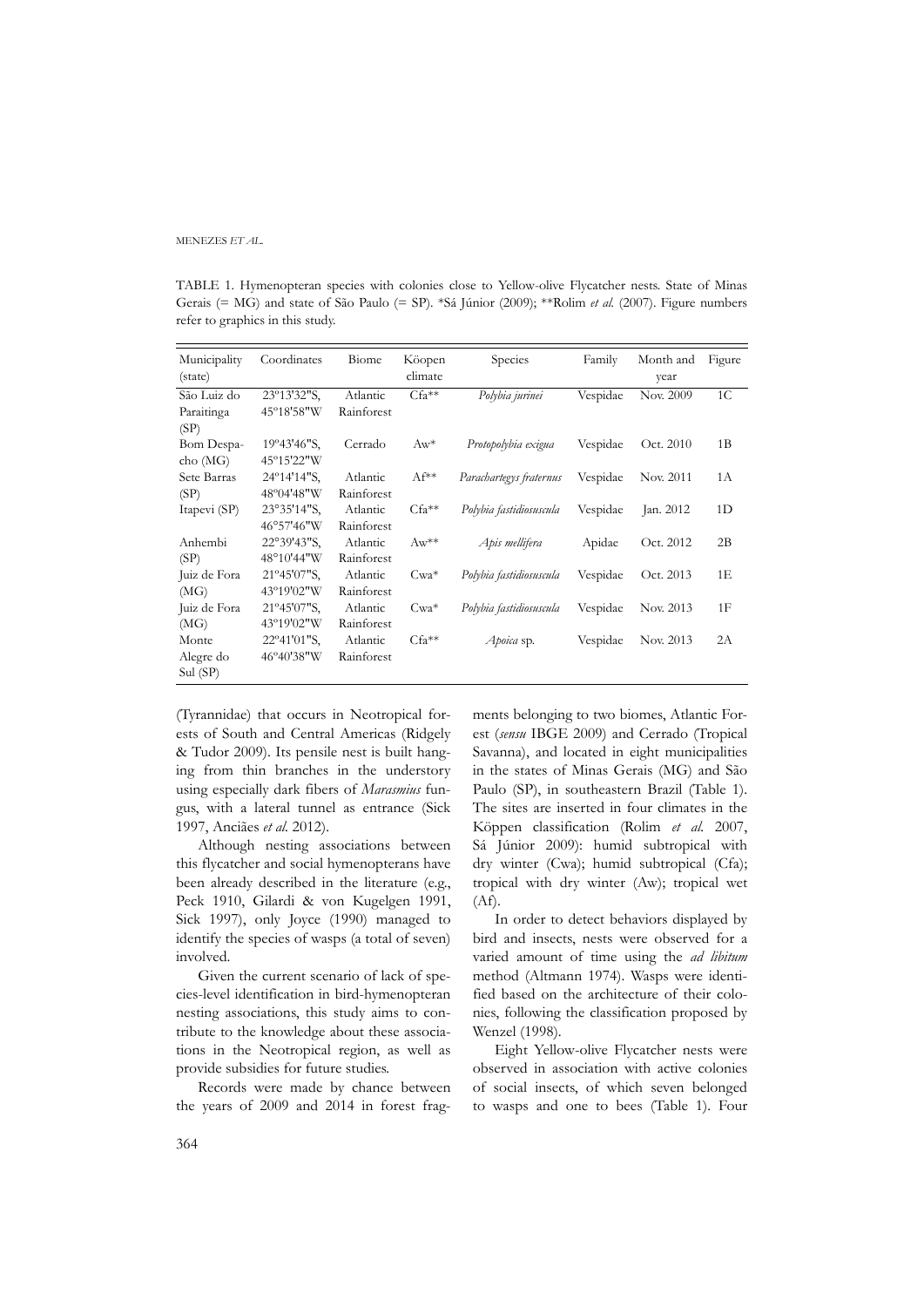SHORT COMMUNICATIONS



FIG. 1. Active Yellow-olive Flycatcher nests associated to colonies of social wasps *Parachartegus fraternus* (A), *Polybia fastidiosuscula* (D, E, F), *Polybia jurinei* (C), and *Protopolybia exigua* (B).

species of wasps (Hymenoptera: Vespidae) were identified: *Parachartegus fraternus* (Gribodo, 1892) (Fig. 1A), *Polybia fastidiosuscula* Saussure, 1854 (Figs 1D–F)*, Polybia jurinei* Saussure, 1854 (Fig. 1C), and *Protopolybia exigua* (Saussure, 1854) (Fig. 1B). Besides, one wasp was identified to genus level, *Apoica* sp. (Fig. 2A). The only bee species recorded was *Apis mellifera* Linnaeus, 1758 (Hymenoptera: Apidae; Fig. 2B).

Despite the proximity between nest and colony, and the intense activity displayed by the flycatcher, especially when building its nest, no physical interaction of any kind, including aggressive behavior by the wasps towards the bird, was observed.

The associations published here are, to our knowledge, the first ones ever described in the Atlantic Forest and Cerrado biomes with identification of hymenopteran species.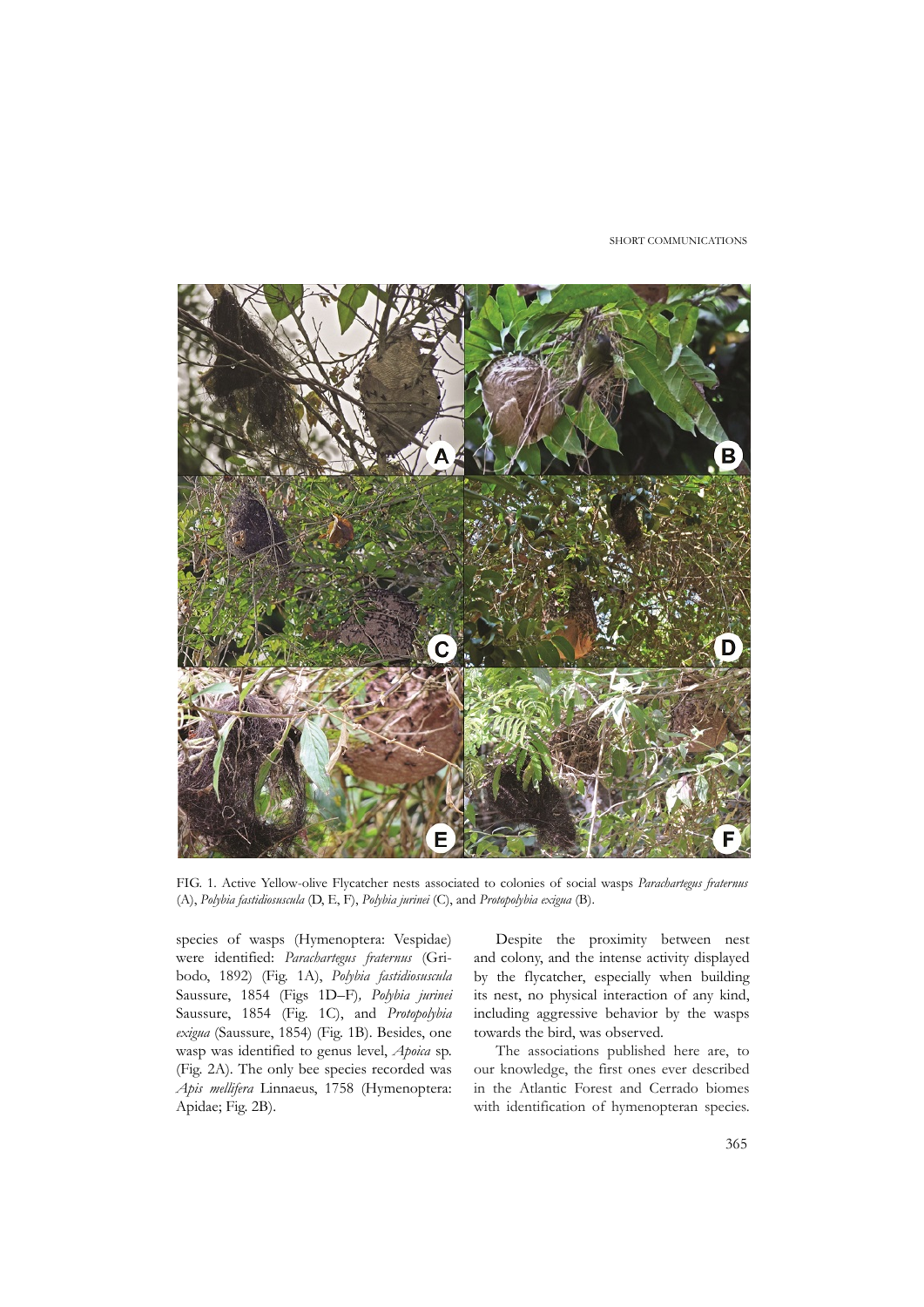MENEZES *ET AL.*



FIG. 2. (A) Yellow-olive Flycatcher nest being built close to an active colony of nocturnal social wasps *Apoica* sp. (B) Yellow-olive Flycatcher nest (1) under construction close to a tree cavity (2) colonized by Africanized honey bees (*Apis mellifera*).

Four of them, *Polybia fastidiosuscula*, *P. jurinei*, *Protopolybia exigua*, and *Apis mellifera*, had never been observed in association with the Yellowolive Flycatcher. Thus, the number of species of insects (Hymenoptera: Vespidae and Apidaea), with which this bird is known to be associated, rises from seven [*Agelaia areata* (Say, 1837), *Apoica pallens* (Fabricius, 1804), *Brachygastra melifica* Say, 1837, *Parachartegus fraternus* (Gribodo, 1892), *Polybia occidentalis* (Olivier, 1791), *Polybia rejecta* (Fabricius, 1798), and *Synoeca septentrionalis* Richards, 1978] to 11. Only the Banded Wren (*Thryophilus pleurostictus*, Troglodytidae) is known to be associated with more species, a total of 14 (Joyce 1990).

In addition, the social wasps *Polybia fastidiosuscula, P. jurinei*, and *Protopolybia exigua* had never been described in a nesting association with birds. Other species of the genus *Polybia* had been observed in association with birds of seven families (Haverschmidt 1957, Wunderle & Pollock 1985, Somavilla *et al.* 2013). Smith (1968) recorded associations between unidentified wasps belonging to the genus *Protopolybia* with large-sized icterids [Oropendolas, *Psarocolius* spp. (Icteridae), and Yellowrumped Cacique, *Cacicus cela* (Icteridae)]. Moreover, the social wasp *Parachartegus fraternus* had already been observed in association with two species of wren (Troglodytidae: *Campylorhynchus rufinucha* and *Thryophilus pleurostictus*) in Costa Rica, besides the Yellow-olive Flycatcher itself (Joyce 1990). Wasps of the genus *Apoica* also were observed in associa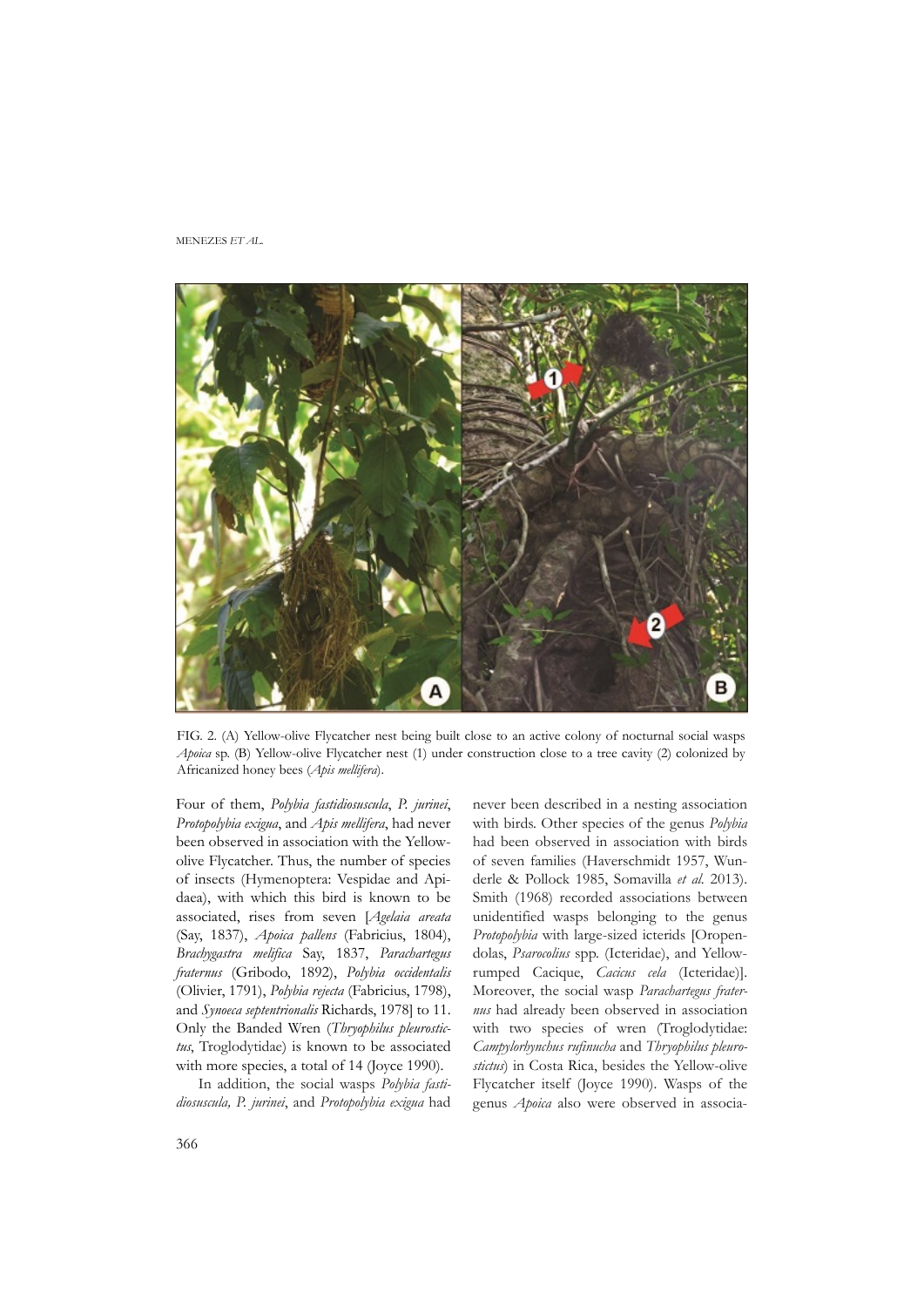tion with four species of birds, including the Yellow-olive Flycatcher (Fry 1972, Joyce 1990). Africanized honey bees (*Apis mellifera*), the only non-vespid hymenopteran recorded here, was observed to be associated with only one species of bird, the Banded Wren (*Thryophilus pleurostictus*) in Costa Rica (Joyce 1990).

In order to elucidate the nature and possible advantages of such bird–hymenopteran associations e.g., whether a bird like the Yellow-olive Flycatcher benefits from it and if there is some influence on the reproductive success of hymenopterans, further ecological and behavioral studies are required.

### ACKNOWLEDGMENTS

We are grateful to Geraldo Pereira, Luís Gonzaga, Marco Guedes, Nilo Stephan, André Ricardo de Souza, and Wellington Santos for contributing to the study, and to Conselho Nacional de Desenvolvimento Científico e Tecnológico (CNPq) (F. Prezoto 310713/2013-7) for providing financial support.

## **REFERENCES**

- Altmann, J. 1974. Observation study of behavior: sampling methods. Behaviour 49: 223–265.
- Anciães, M., T. M. Aguilar, L. O. Leite, R. D. Andrade, & M. Â. Marini. 2012. Nesting biology of the Yellow-olive Flatbill (Tyrannidae, Elaninae) in Atlantic Forest fragments in Brazil. Wilson J. Ornithol. 124: 547–557.
- Beier, P., & A. I. Tungbani. 2006. Nesting with the wasp *Ropalidia cincta* increases nest success of Red-cheeked Cordonbleu (*Uraeginthus bengalus*) in Ghana. Auk 123: 1022–1037.
- Bologna, M. A., P. Bombi, M. Pitzalis, & S. Turillazzi. 2007. A previously unreported association between a social wasp and a social passerine bird. Trop. Zool. 20: 211–214.
- Earley, C. G. 2013. Wasp and bird nesting interactions with special reference to *Polistes dominula*.

M.Sc. thesis, Univ. of Guelph, Guelph, Ontario, Canada.

- Fry, C. H. 1972. Convergence between jacamars and bee-eaters. Ibis 112: 257–259.
- Gilardi, J. D., & K. Von Kugelgen. 1991. Bird/ant/ acacia symbiosis in a mature Neotropical forest. Wilson Bull. 103:711-712.
- Gill, F., & D. Donsker (eds). 2014. IOC World Bird List (version 4.2). Available at http:// www.worldbirdnames.org [Accessed 23 May 2014].
- Haverschmidt, F. 1957. Nachbarschaft von Vogelnestern und Wespennestern in Surinam. J. Ornithol. 98: 389–396.
- IBGE. 2009. Mapa da Área de Aplicação da Lei no. 11.428, de 2006. Instituto Brasileiro de Geografia e Estatística, Rio de Janeiro, Brazil.
- Joyce, F. J. 1990. Nesting associations of birds, ants and wasps. Ph.D. diss., Cornell Univ., Ithaca, New York, USA.
- Joyce, F. J. 1993. Nesting success of Rufous-naped Wrens (*Campylorhynchus rufinucha*) is greater near wasp nests. Behav. Ecol. Sociobiol. 32: 71–77.
- Peck, M. E. 1910. The effect of natural enemies on the nesting habits of some British Honduras birds. Condor 12: 53–60.
- Quinn, J. L., & M. Ueta. 2008. Protective nesting associations in birds. Ibis 150 (s1): 146–167.
- Ridgely, R. S., & G. Tudor. 2009. Field guide to the songbirds of South America: the passerines. Univ. of Texas Press, Austin, Texas, USA.
- Robinson, S. K. 1985. Coloniality in the Yellowrumped Cacique as a defense against nest predators. Auk 102: 506–519.
- Rolim, G. S., M. B. P. de Camargo, D. G. Lania, & J. F. L. de Moraes. 2007. Classificação climática de Köppen e de Thornwaite e sua aplicabilidade na determinação de zonas agroclimáticas para o estado de São Paulo. Bragantia 66: 711–720.
- Sá Júnior, A. 2009. Aplicação da classificação de Köppen para o zoneamento climático do estado de Minas Gerais. Ph.D. diss, Univ. Federal de Lavras, Lavras, Minas Gerais, Brasil.
- Sick, H. 1997. Ornitologia brasileira. Nova Fronteira, Rio de Janeiro, RJ, Brazil.
- Smith, N. G. 1968. The advantage of being parasitized. Nature 219: 290–294.
- Somavilla, A., I. O. Fernandes, M. L. de Oliveira, & O. T. Silveira. 2013. Association among wasps'